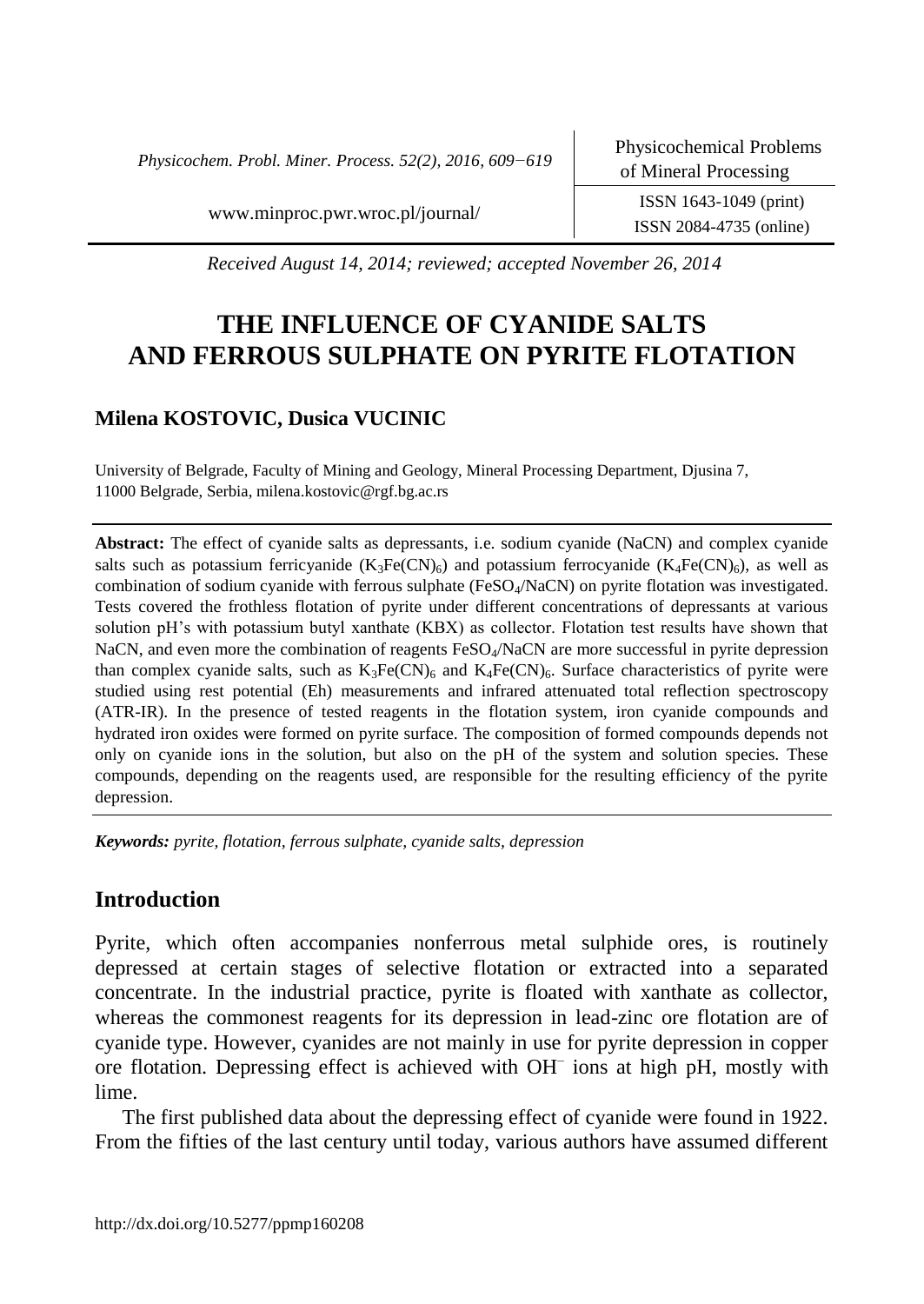effects of cyanide on depression and explained them from different viewpoints and tried to determine the mechanisms of depression.

Some of the authors explain the pyrite depression as a result of competitive action between undissociated hydrocyanic and xanthic acids (Cook and Last, 1952), cyanide and xanthate ions (Gaudin, 1957), or as a consequence of forming a low-soluble compound at the mineral surface (Taggart, 1951; Majumdar, 1954). However, most authors associate the depression of pyrite by cyanide with the electrochemical process. Elgillani and Fuerstenau (1968) connected the electrochemical reaction with the formation of the insoluble compound  $Fe_4[Fe(CN)_6]_3$  mainly based on thermodynamic calculations. Wang and Forssberg (1996) brought to suspicion this thermodynamic calculations and data related to the stability of iron cyanide species in the Fe-S-CN-H2O system. The existence of insoluble iron cyanide surface species still remains uncertain. According to these authors, the chemistry of the sulphide mineral flotation with cyanide is very complex and achieved through the one or more different processes. Janetski et al. (1977) showed that the anodic oxidation of xanthate to dixanthogen is inhibited in the presence of cyanide, which may act as an inhibitor from the electrochemical reactions on the surface of the pyrite. Prestige et al. (1993) considered that the competitive adsorption of cyanide in the presence of ethyl xanthate is an important mechanism of pyrite depression. Wet et al. (1997) explained that pyrite depression is a result of the inhibition of the cathodic oxygen reduction reaction on the pyrite surface and is not caused by enhanced anodic rates. Guo et al. (2014) concluded that free cyanide significantly inhibits the electrochemical activities and decreases the mixed potential on pyrite surface which is of vital importance for the chemisorption and oxidation of xanthate.

According to above-mentioned theories, it is obvious that there is no generally accepted standpoint about the mechanism by which the pyrite is depressed with cyanides. In this field of research, there are still a lot of uncertainties and this issue remains a subject of further studies and discussion. Furthermore, present trends are focused to reduce the consumption of cyanides in industrial practice or to replace them with other reagents, primary because of its toxicity and related environmental issues. Sulphur-oxy depressants in the form of sulphite, bisulphite, meta bisulphite or sulphur dioxide, as well as organic depressants like quebracho, tannins, ethylene diamine tetraacetic acid and, in recent years, natural polysaccharides such as dextrin, starch or guar gum, are used for pyrite depression (Rath et al., 2000; Khmeleva et al., 2002; Lopez Valdivieso et al., 2004; Bicak et al., 2007; Bulut et al., 2011). Consequently, it seems that cyanides became unattractive as pyrite depressant for researchers in last decades, dominantly considering the non-cyanide depression. However, examples of successful non-cyanide depression of pyrite are found mostly in investigation stages. These reagents have limited applications in the industrial practice, primary in flotation of sulphide lead-zinc ores. Presently, the cyanides (usually NaCN) are commonly used in selective flotation of lead minerals as depressants of zinc minerals, regularly in combination with ZnSO4, particularly in the industrial practice of sulphide lead-zinc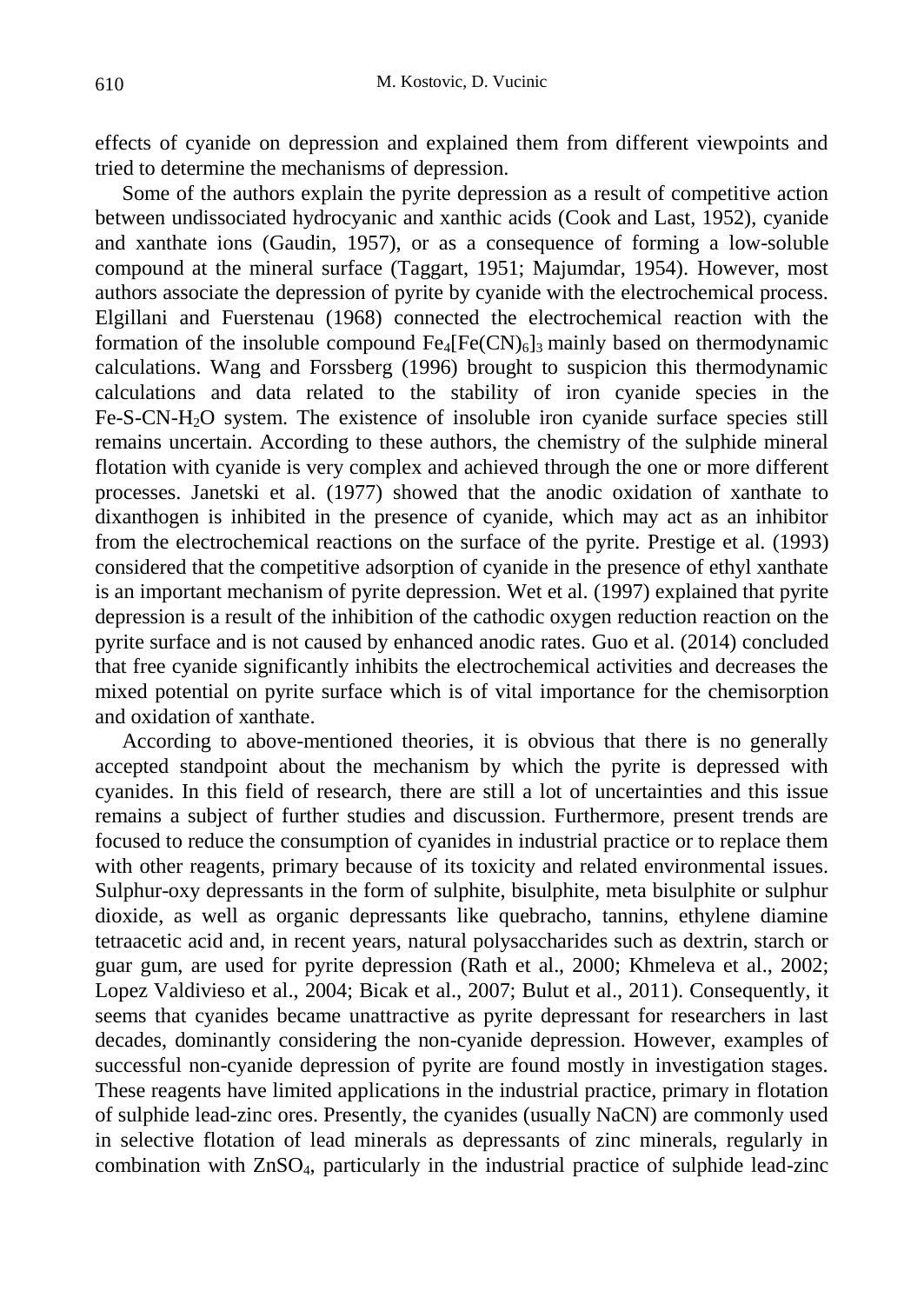ores flotation. Cyanides indirectly achieve a depressing effect on pyrite, pyrrhotite and arsenopyrite, which are regularly present in these ores, especially pyrite.

This paper evaluates the influence of cyanides on pyrite depression using different types of cyanide salts and combination of reagents FeSO4/NaCN. In this way, the primary scope was to investigate indirectly the depressing effect of combinations of reagents  $FeSO<sub>4</sub>/NaCN$  on pyrite, which can be also successfully used in the selective flotation of lead minerals to depress zinc minerals (Pavlica et al., 2011). In addition to determining the flotation of pyrite in the presence of these reagents, attention was given to determine the effects and reactions products formed at pyrite surface under the depressing conditions in solutions of different pH's.

### **Experimental**

#### **Mineral and reagents**

Natural pyrite mineral separated from the sulfide lead/zinc deposit in Serbia was used as a sample in the tests. Pyrite sample was manually crushed, ground in a porcelain mortar and screened to the necessary size fractions for tests. Size class – 0.210+0.149 mm was used for flotation tests, while for infrared spectrophotometry the sample was additionally grinded to 100% – 0.020 mm. Specific surface area of samples, determined on a Coulter Multisizer, were 0.133 and 0.062 m<sup>2</sup>/g, respectively.

Pyrite sample had a density of 4.99  $g/cm<sup>3</sup>$  and contained 51.3% S and 46.9% Fe. The contents of impurities were as follows:  $0.73\%$  SiO<sub>2</sub>, Al, Mg and Pb between 0.02-0.08%; Zn, Ag and Au less than 0.002%; Cu, As, Sb, V, Moand Cd in traces. Insoluble residue was 0.912%.

The reagents used in the tests were of analytical grade. Tests were performed in distilled water. All reagents solutions were prepared daily. Solution pH's were regulated by CaO,  $Na_2CO_3$  and  $H_2SO_4$ . Potassium butylxanthate (KBX) was used as collector, while sodium cyanide (NaCN), ferrous sulphate  $(FeSO<sub>4</sub>)$  and complex cyanide salts, such as potassium ferricyanide  $(K_3Fe(CN)<sub>6</sub>)$  and potassium ferrocyanide  $(K_4Fe(CN)_6)$  were used as depressants.

#### **Methods and procedures**

Pyrite flotation was performed in a modified Hallimond tube. One gram of freshly ground mineral to size fraction  $-0.210+0.149$  mm was floated for 4 minutes at air flow rate of 10  $\text{cm}^3$  per minute. Prior to flotation, the mineral was manually conditioned in a 90  $\text{cm}^3\text{flask}$  in the solution with previously adjusted pH and appropriate reagents. After the addition of each reagent, i.e. cyanide or xanthate, conditioning time was one minute, or two minutes when  $FeSO<sub>4</sub>$  was added.

Radiometer pH-meter type 61-62 was used for the rest potential measurements in an open circuit with mineral electrode as the operational and saturated calomel electrode (SCE) as the reference ones. Mineral electrode was prepared according to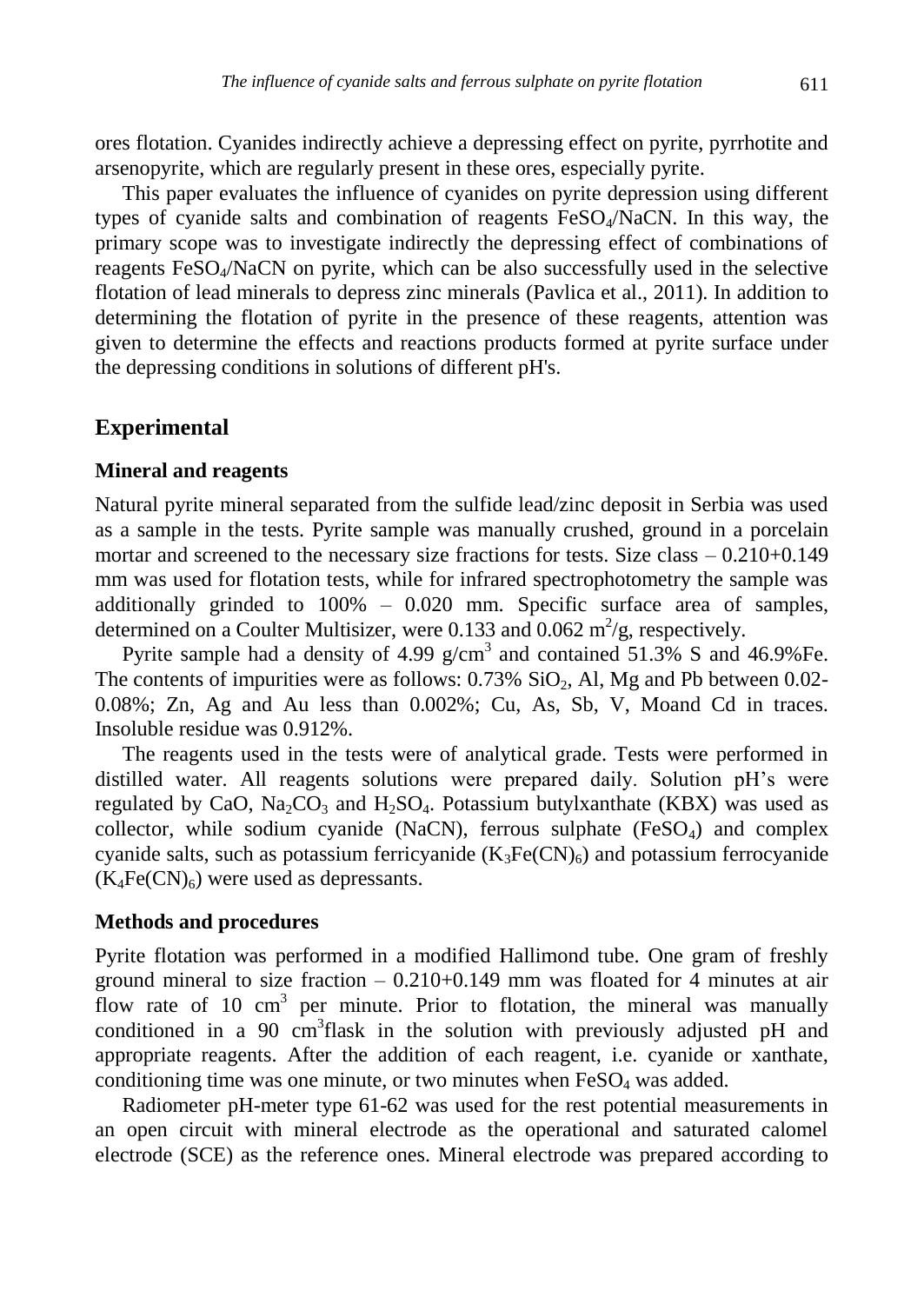standard procedure in mineral processing investigations. Experimental conditions were the same as those in the flotation tests. The electrodes were introduced into the solution and the potential was read. Final reading was recorded when the equilibrium was established. The measured values are further recalculated into Eh (SHE).

A Perkin Elmer 397 spectrophotometer with an ATR attachment was used to record reflection infrared spectra, where KRS-5 was applied as the reflection element. Sample for IR analysis was prepared by mixing of 250 mg of pure pyrite grounded to  $100\% - 0.020$  mm with 25 cm<sup>3</sup> of distilled water. The suspension was stirred for several minutes in a magnetic mixer before pH was adjusted and depressants were added. Additional mixing followed the addition of each reagent: 8 minutes after addition of sulphate and 10 minutes after addition of cyanide. As soon as the mineral settled, the liquid phase was decanted and pyrite suspension was applied onto the reflection element. Reagent concentrations for these tests were higher than in the flotation test, because the specific surface area of the mineral in these tests was higher than in the former ones.

Infrared recording and rest potential measurements were performed in solution of selected pH without the presence of xanthate and only in the presence of depressant considering the depressants influence.

# **Results and discussion**

#### **Flotation tests**

Flotation of pyrite was tested with and without the presence of xanthate as collector, as well as in the presence of collector and different depressants. The concentration of KBX was 10 mg/dm<sup>3</sup>. Concentration of NaCN,  $K_3Fe(CN)_6$  and  $K_4Fe(CN)_6$  were 15 mg/dm<sup>3</sup>, while the concentration of FeSO<sub>4</sub>/NaCN was  $5/15$  mg/dm<sup>3</sup>. These concentrations were adopted based on preliminary tests for determining the minimum amounts of reagents necessary to achieve maximum or minimum flotation of pyrite (Kostovic et al., 1990, 2011).

The results of pyrite flotation are presented graphically in Fig. 1 and 2 as the function of recovery and pH. First flotation tests were carried out to determine the flotation of pyrite in the absence of the collector and in the presence of the collector.

As shown in Fig.1 (curves 1 and 2), pyrite lacks natural flotation, because the mineral is not floating in neutral or basic solution without the presence of xanthate, regardless the applied pH regulator. However, when xanthate has been introduced in the flotation system (Fig. 1, curves 3 and 4), pyrite floats very well in acidic solution in the pH range up to 6 and recovery is about 95%. Flotation of pyrite is rapidly decreasing with the increase of the pH and, consequently, in the basic solution at pH from 8 up to 12, pyrite recovery falls between 17 and 30%. The flotation of pyrite was always higher in the presence of  $\text{Na}_2\text{CO}_3$  (curve 3) as pH regulator than in the presence of CaO (curve 4). Therefore, CaO was selected as pH regulator for the following flotation tests with depressants.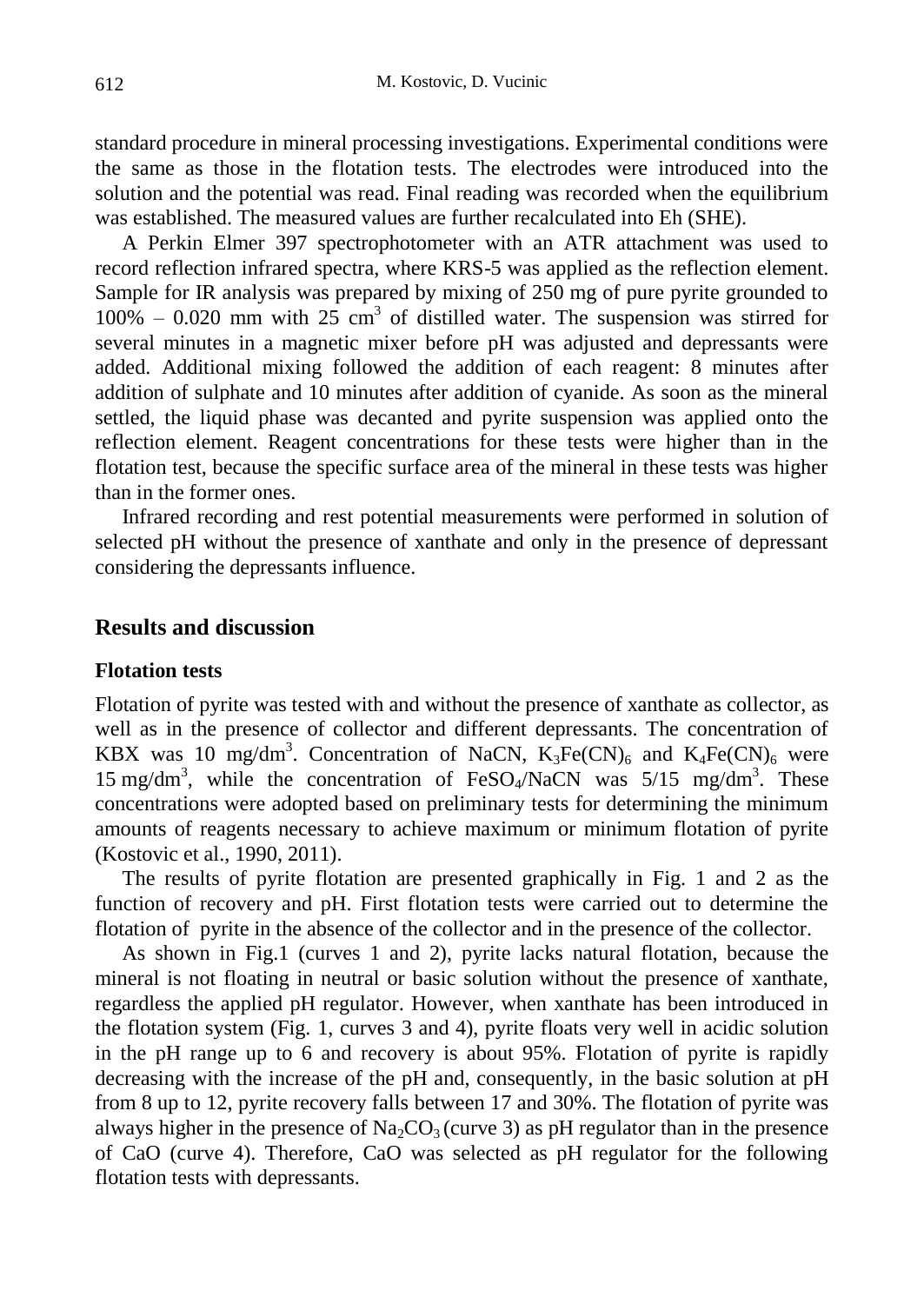

Fig. 1. Flotation of pyrite in the solution of: (1)  $Na_2CO_3$ , (2) CaO, (3) KBX and  $Na_2CO_3$ , (4)KBX and CaO



Fig. 2. Flotation of pyrite in the solution of KBX and CaO,without depressants(1) and with depressants: (2) NaCN, (3) FeSO<sub>4</sub>/NaCN, (4)  $K_3Fe(CN)_6$ , (5)  $K_4Fe(CN)_6$ 

Figure 2 shows the flotation of pyrite in the presence of various depressants and collector KBX.

When depressants are introduced in the flotation system, there is a relatively sharp decrease of flotation recovery in acidic pH range (pH 5–7), while in solutions of pH above 7, a decrease of pyrite recovery is not so expressive. In high basic solution of pH above 11, pyrite stopped to float, despite of applied depressants. The highest depressing effect on pyrite was demonstrated by FeSO<sub>4</sub>/NaCN, since pyrite floating is discontinued at pH above 6 (curve 3). NaCN and complex cyanide salts,  $K_3Fe(CN)_6$ and  $K_4Fe(CN)_6$ , are less efficient in pyrite depression (Fig. 2, curves 2, 4 and 5) compared to the combination of FeSO4/NaCN.

#### **Rest potential measurements**

To investigate the possible oxidizing or reducing reactions in the flotation system, the rest potential was measured in solutions of different depressants at pH 5–12.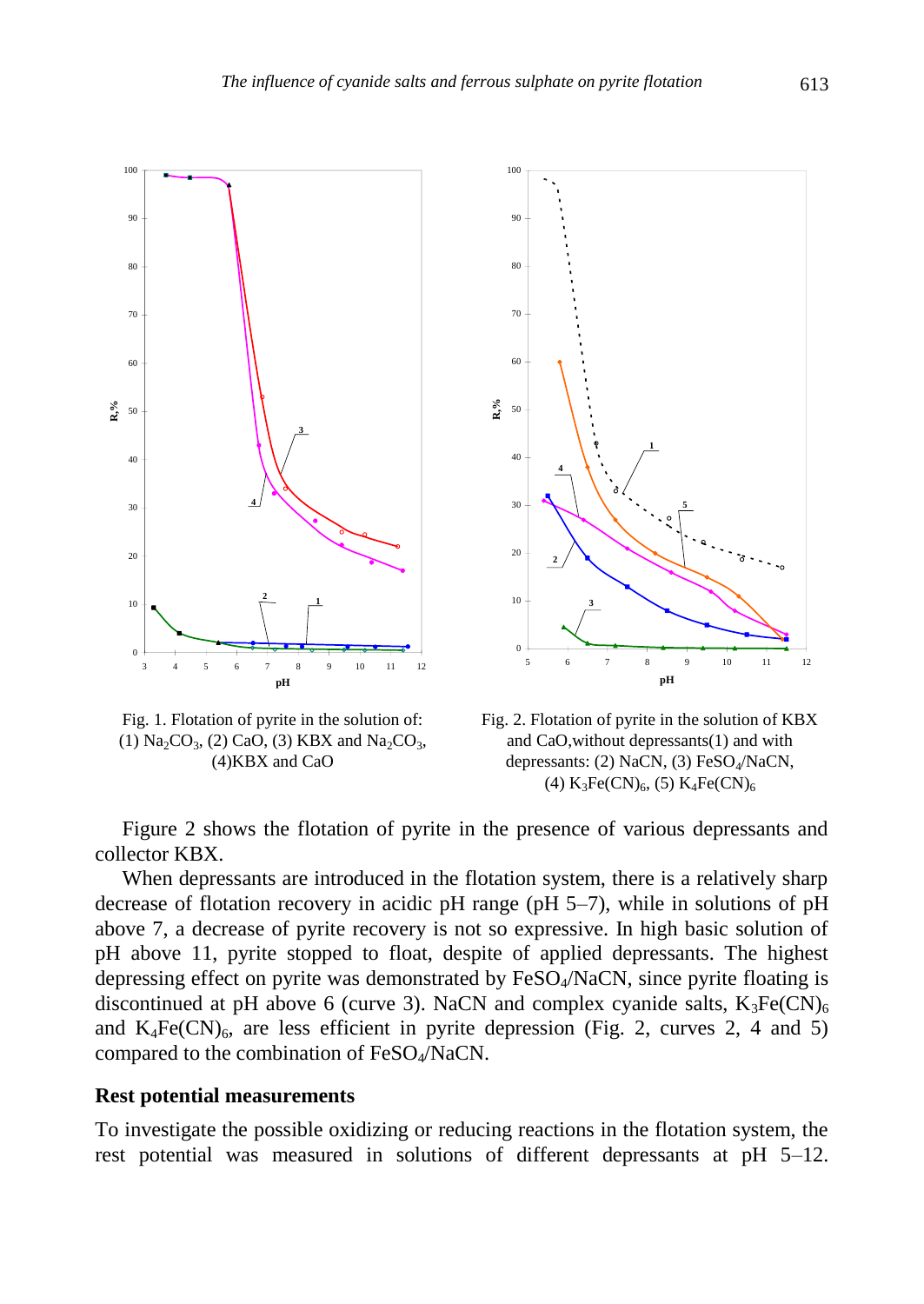Concentration of reagents remained the same as in the previous flotation tests. Results are illustrated graphically in Fig. 3, as a function of Eh and pH.

Results presented in Fig. 3 demonstrate a positive Eh values of pyrite in solutions with and without depressants, reaching relatively high values, up to 0.451 V (in solution of  $K_3Fe(CN)_6$  at pH 6.6), as shown in curve 4. Furthermore, pyrite's Eh, and consequently its flotation, decreases with the increasing pH for all concentrations and applied depressants, with the slope corresponding at about  $40 - 70$  mV/pH. Pyrite's Eh values are the lowest in NaCN solution (0.116 V at pH 11.3) as observed in curve 2, and FeSO4/NaCN solution, curve3, which proved efficient pyrite depressants in the flotation.



Fig. 3. Rest potential of pyrite in the solution of CaO, without depressants (1) and with depressants: (2) NaCN, (3)  $FeSO_4/NaCN$ , (4)  $K_3Fe(CN)_6$ , (5)  $K_4Fe(CN)_6$ 

In the solution with CaO (curve 1),  $\text{Fe}^{2+}$  and, in some extent  $\text{FeOH}^+$  ions, can be present in the solution at pH below 7, according to Pourbaix diagram for the Fe-O-H system (Takeno, 2005). The maximum flotation recovery is achieved in the flotation system with the pH below 6. At higher pH values,  $Fe<sub>2</sub>O<sub>3</sub>(s)$  is formed as a more stable species, in accordance to the same Pourbaix diagram. In addition, oxides of  $Fe(II)$  are formed at low potentials and Fe(III) at higher potentials (Wet and Sandenbergh, 1993).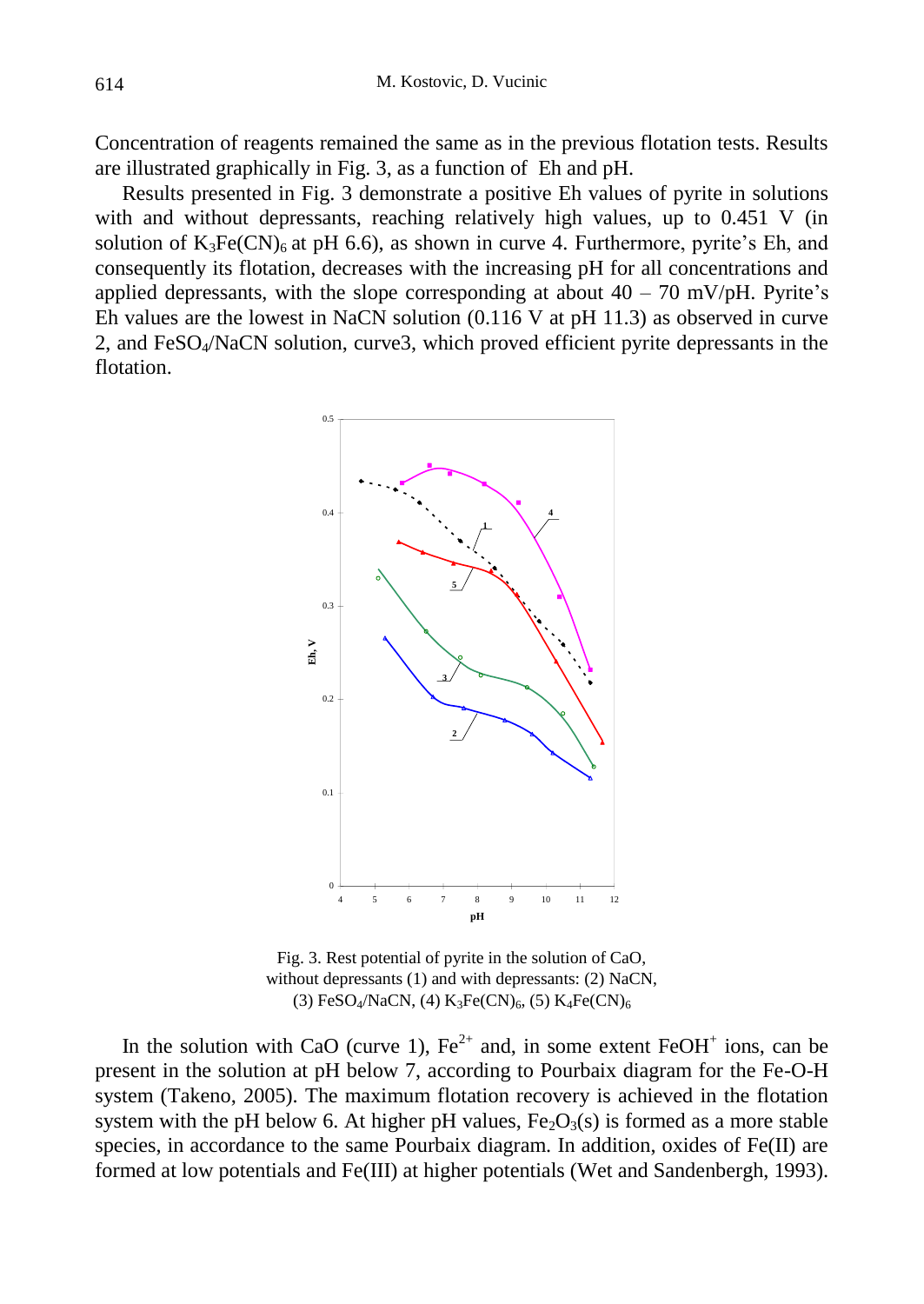According to Eh-pH diagram for Fe-CN-H2O system (Adams, 1992; Wet and Sandenbergh, 1993) when cyanides are present in the solution,  $Fe(CN)<sub>6</sub><sup>3</sup>$  is more stable than  $\text{Fe(CN)}_6^4$  with the respect to pH and Eh, thus confirming the higher Eh values in solution of  $K_3Fe(CN)_6$  (curve 4) than in solution of  $K_4Fe(CN)_6$  (curve 5). With the pH is rising above 11, the potentials are in the FeOOH stability field. This allows the assumption that a steady hydrated iron oxide can be formed on the pyrite surface in the system, irrespective of the presence of cyanide ions.

# **Infrared tests**

Infrared spectra were recorded to study qualitative identification of the changes on the mineral surface and the composition of compounds that might be formed at pyrite surface under applied depressants. Concentration of reagents in all tests was as follows: 150 mg/dm<sup>3</sup> of NaCN, 50/150 mg/dm<sup>3</sup>of FeSO<sub>4</sub>/NaCN and 30 mg/dm<sup>3</sup>of  $K_3Fe(CN)_6$  and  $K_4Fe(CN)_6$ . Tests were performed in the solutions of natural pH (from 3.4 to 5.5) and highly basic pH at 11.1. The obtained spectra are shown in Figs.  $4 - 6$ .

Spectrum of pyrite without contact of depressants (1) in Figure 4 illustrates infrared spectra of pure pyrite, at natural pH 5.68. Fundamental lattice vibrations of pyrite below 600 cm<sup>-1</sup> are not shown (Donato et al., 1999; Gadsen, 1975), as they are out of the presented wave range.



Fig. 4. IR-reflection spectra of pyrite (1) without contact of depressants and after contact with depressants: (2) NaCN, (3) FeSO<sub>4</sub>/NaCN, (4)  $K_3Fe(CN)_6$ , (5)  $K_4Fe(CN)_6$  at natural pH

The spectra 2–5 (Fig. 4) are resulting from the pyrite treatment with depressants in the solution of natural pH  $(3.4 - 3.6)$ . It is evidently that pyrite surface significantly changes. All presented spectra show absorption bands at about 2000 cm<sup>-1</sup> as characteristic of the cyanide band vibration (Nyquist and Kagel, 1971), confirming the presence of a cyanide compound on the pyrite surface.

A sharp strong absorption bands due to the cyanide group are located between 2040 and 2070cm-1 on all spectra. These bands confirmed the presence of cyanide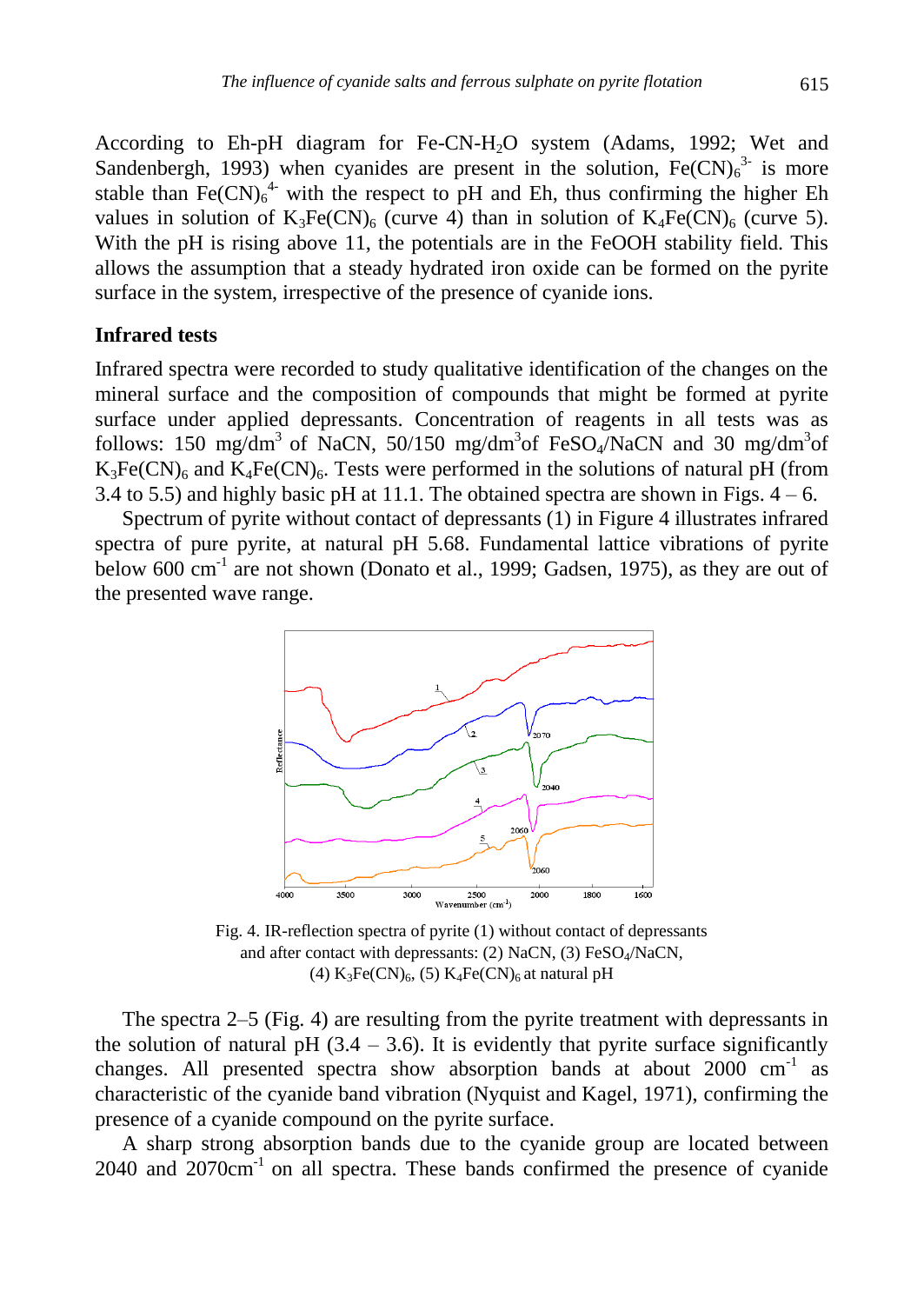compound at pyrite surface, which probably contains  $Fe(CN)_6^4$  group, since characteristic absorption for ferrocyanide ion occurs at  $2020 - 2130$  cm<sup>-1</sup> (Nyquist and Kagel, 1971). Beside this, cyanide band on spectrum obtained when pyrite was treated with the combination of reagents  $FeSO<sub>4</sub>/NaCN$  (Fig. 4, spectrum 3) well corresponds with cyanide band on the precipitate spectrum (Fig.5, spectrum1) obtained as the reaction product of  $FeSO<sub>4</sub>$  and NaCN from the aqueous solution at natural pH.



Fig. 5. IR spectra of precipitate obtained by reaction of  $FeSO_4$  and NaCN at: (1) pH 5.5 and (2) pH 11.1

In the presence of depressants at highly basic pH at 11.1, some differences are evident (Fig. 6, spectra 2–5). The cyanide bands, less distinct, at  $2040 \text{ cm}^{-1}$  are shown on spectra when pyrite was treated with complex cyanide salts  $K_3Fe(CN)_6$  and  $K_4Fe(CN)_6$  (spectra 4 and 5). It is interesting to note that cyanide bands are missing on pyrite spectra when mineral is treated with NaCN or combination of NaCN/ $FesO<sub>4</sub>$  at pH 11.1 (spectra 2 and 3). These spectra also are well corresponding with the spectrum of the precipitate, obtained in the reaction of  $FeSO<sub>4</sub>$  and NaCN at pH 11.1 (Fig. 5, spectrum 2).

All pyrite spectra of pyrite treated with depressants presented in Fig. 6 show several characteristic bands. First, broad band centered at about 3400 cm<sup>-1</sup>, because of O-H stretching vibrations, and two-peak absorption bands at 2920 cm<sup>-1</sup> and 2850 cm<sup>-1</sup>, also assignable to the O-H stretching frequency, may be attributed to hydrogenbonded hydroxyl groups. Beside this, O-H bending frequency at 1660 - 1640 cm<sup>-1</sup>is also appeared as a consequence of hydration water (Gadsen, 1975; Rinelli et al., 1980; Rath et al., 2000; Caldeira et al., 2003). All these bands confirm the presence of hydrated forms on pyrite surface and, according to the Eh measurements, this compound may be attributable to the hydrated iron oxide FeOOH.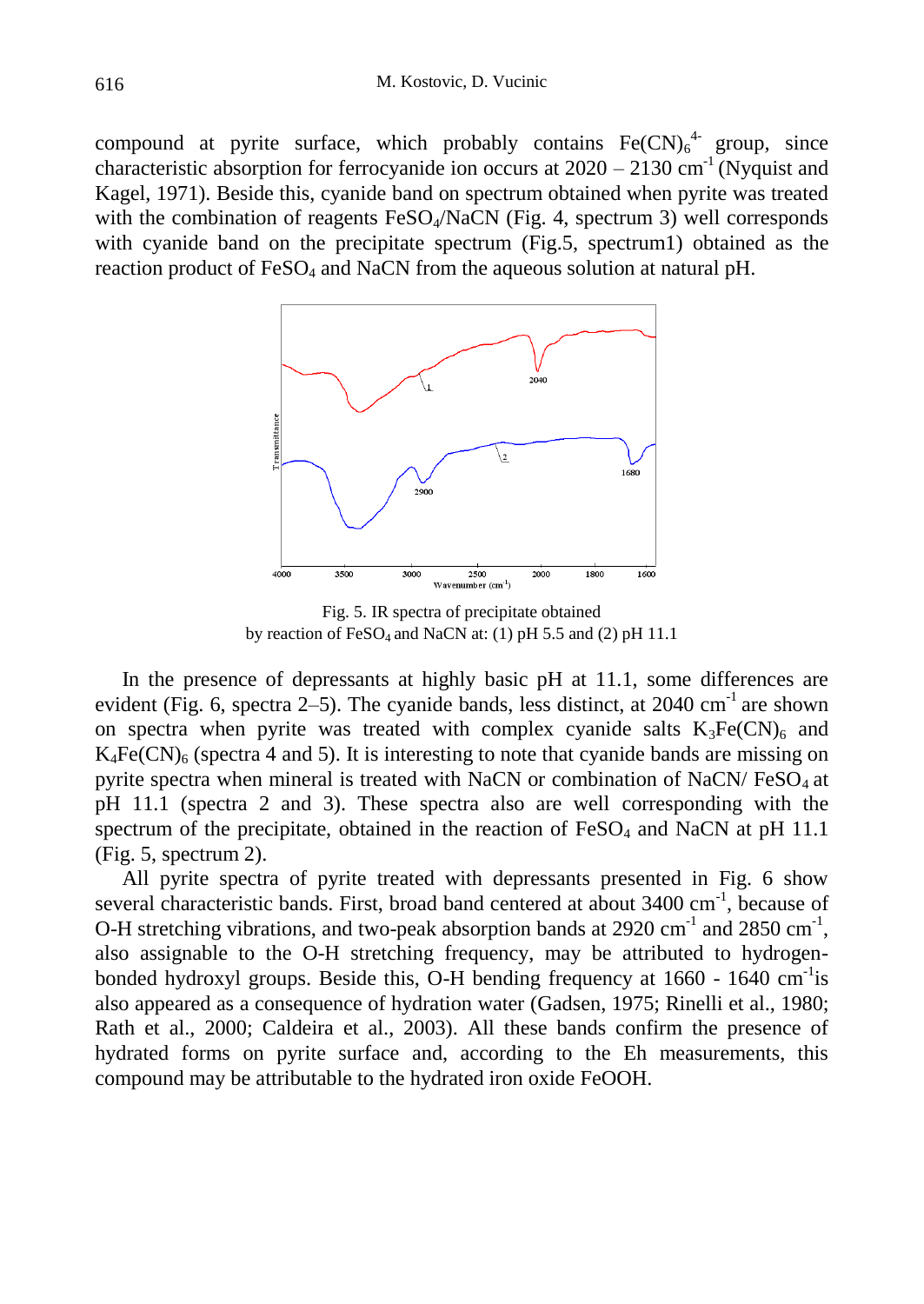

Fig. 6. IR-reflection spectra of pyrite (1) without contact of depressants and after contact with depressants: (2) NaCN, (3) FeSO<sub>4</sub>/NaCN, (4)  $K_3Fe(CN)_6$ , (5)  $K_4Fe(CN)_6$  at pH 11.1

It is evidently that hydrophilic iron cyanide compounds at pyrite surface led to pyrite depression in the flotation system in the basic solution up to the pH 11, regardless to the applied depressants. These compounds contain some of the cyanide groups, but the exact composition remains undefined. It can be assumed that cyanide compounds are binding strongly with the pyrite surface when pyrite is treated with complex cyanide salts and consequently the compounds exist in highly basic solution, which is represented by cyanide bands that appear at spectra. However, it seems that in the case of NaCN or NaCN in combination with  $FeSO<sub>4</sub>$  cyanide compounds are unsteady and dissolved in highly basic solution. It can be seen that the intensities of the cyanide absorption bands at spectra are not so evident and the cyanides are not present on the pyrite surface as dominant species. In highly basic solution, hydrated iron oxide is dominant as more stable compound and leads to pyrite depression. Beside this, the cyanide compounds have relatively higher solubility than iron hydroxide, according to theirs constants of solubility products (Elgillani and Fuerstenau, 1968), providing the conditions for domination of hydroxide species on pyrite surface. All these statements are confirmed with Eh measurements, as the most Eh potentials are in the range where the formation of iron hydroxide is thermodynamically favorable.

# **Conclusion**

The results obtained in this investigations show that flotation of pyrite, using xanthate as collector, is reduced in the presence of cyanide salts and/or ferrous sulphate. Therefore, all applied depressants can be classified in the following order, according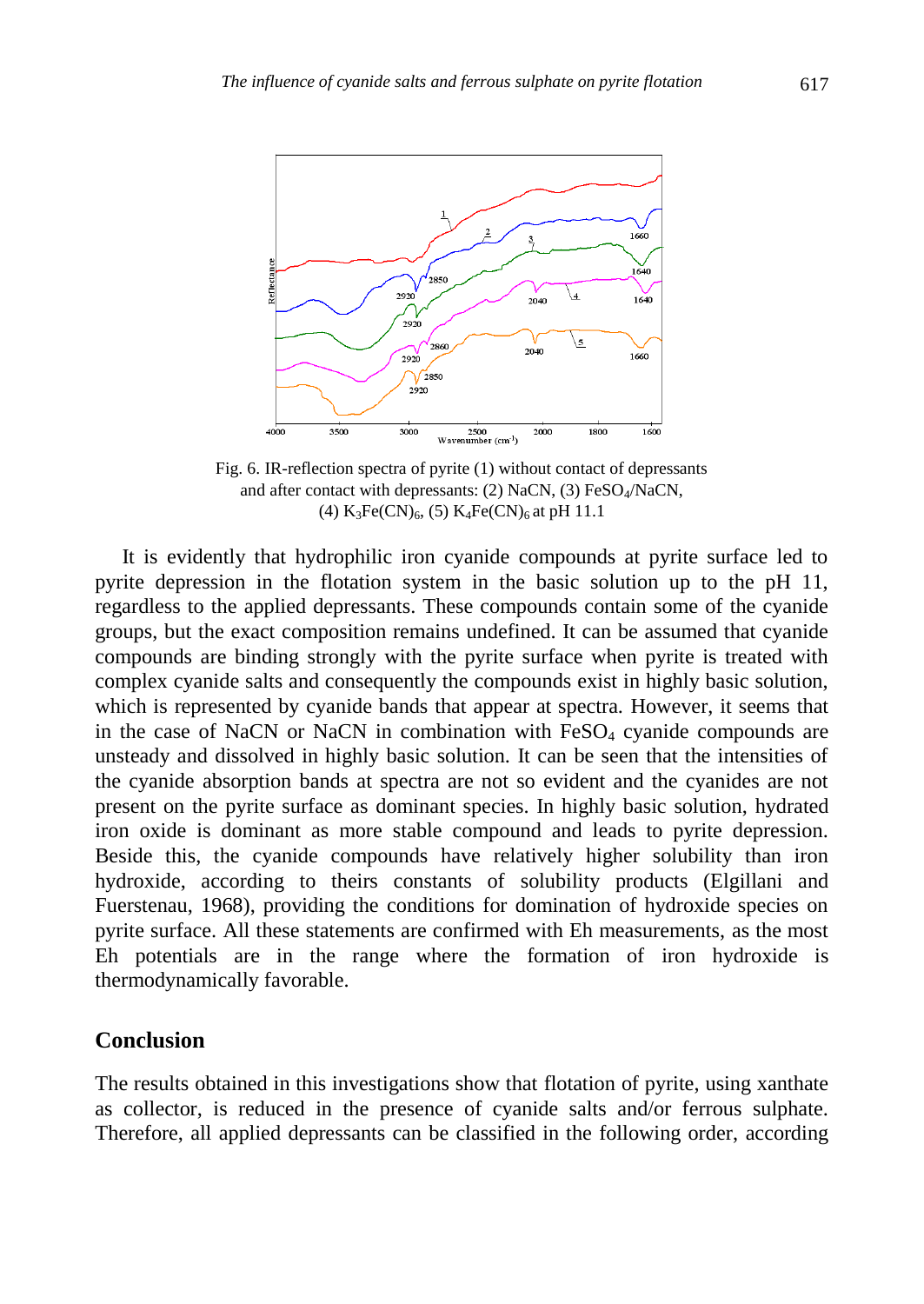to the efficiency of reducing collection ability of pyrite in the presence of xanthate at pH 5.5-12:

$$
FeSO4/NaCN > NaCN > K3[Fe(CN)6] > K4[Fe(CN)6].
$$

It is obvious that combination of reagents FeSO<sub>4</sub>/NaCN provide the best depressing effect. Almost complete pyrite depression in the flotation system was noted at highly basic solution at pH>11, apart from the applied depressants and their concentrations. Based on the Eh measurements and infrared tests, hydrophilisation of pyrite surface at solutions below pH 11 in the presence of depressants is caused by the formation of the iron – cyanides compounds on the pyrite surface. These compounds are steady within a wide pH range up to about pH 11, preventing the xanthate adsorption. A composition of the formed compounds depends on cyanide and iron ions, theirs concentrations and relations in solution, and on pH. In the highly basic medium, at pH above 11, hydrated iron oxides, as the most dominant compounds are responsible for pyrite depression. Under these conditions, pyrite is completely depressed in the flotation system, independently from the applied depressants.

#### **Acknowledgment**

This paper was realized as a part of the projects financed by the Ministry of Education, Science and Technological Development of the Republic of Serbia (Projects 33045, 33007 and 176010).

# **References**

- ADAMS M. D., 1992, *The removal of cyanide from aqueous solution by use of ferrous sulphate,* J. S. Afr. Inst. Min. Metall., 92, 17-25.
- BICAK O., EKMEKCI Z., BRADSHAW D. J., HARRIS P.J., 2007, *Adsorption of guar gum and cmc on pyrite*, Miner. Eng., 20, 996-1002.
- BULUT G., CEYLAN A., SOYLU B., GOKTEPE F., 2011, *role of starch and metabisulphite on pure pyrite and pyritic copper ore flotation*, Physicochem. Probl. Miner. Process., 48, 39-48.
- CALDEIRA C.L., CIMINELLI V.S.T., DIAS A., OSSEO-ASARE K., 2003, *Pyrite oxidation in alkaline solutions: nature of the product layer*, Int. J. Min. Process., 72, 373-386.
- COOK M.A., LAST A.W., 1952, *Collector-depressant equilibria in flotation*, J. Phys. Chem., 54, 445- 448.
- DONATO P.D, KONGOLO M., BARRES O., YVON J., ENDERLE F., BOUQUET E., 1999, *Chemical surface modifications of sulphide minerals after comminution*, Powd. Techn., 105, 141-148.
- ELGILLANI D.A., FUERSTENAU M.C., 1968, *Mechanisms involved in cyanide depression of pyrite*, Trans. SME/AIME, 241, 437-444.
- GADSEN J.A., 1975. *Infrared spectra of minerals and related inorganic compounds*, Butterworths, London.
- GAUDIN A.M., 1957, *Flotation*, Mc Grow Hill Book Co., Inc., New York.
- GUO B., PENG Y., ESPINOSA-GOMEZ R., 2014, *Cyanide chemistry and its effect on mineral flotation,* Miner. Eng., 66, 25-32.
- JANETSKI N.D., WOODBURN S.I., WOODS R., 1977, *An electrochemical investigation of pyrite flotation and depression,* Int. J. Miner. Process., 4, 227-239.